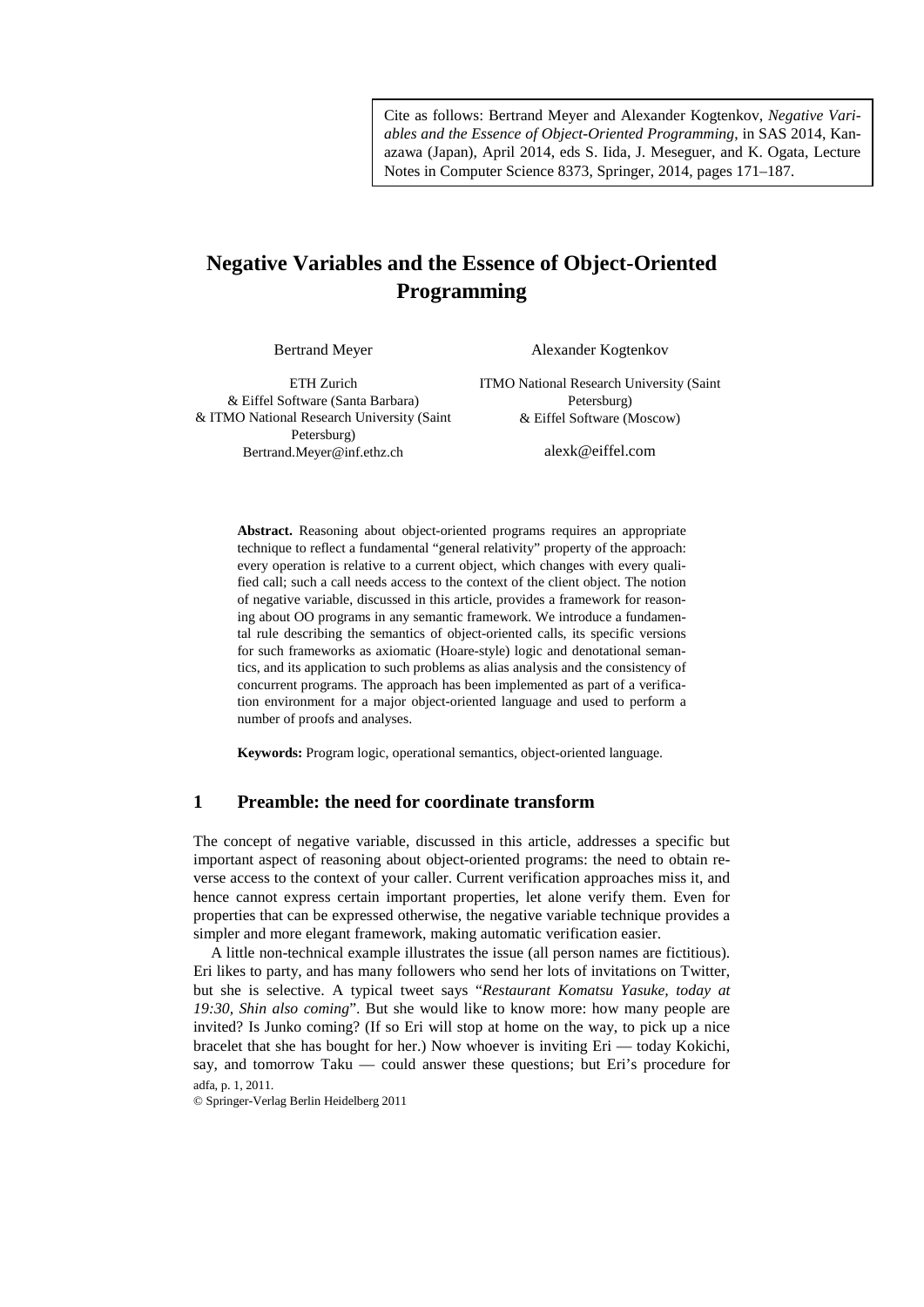accepting or skipping an invitation can only be based on the message she has received; she would need access to information available only to the tweet's author.

All she does know is the content of the tweet: place, time, and possibly the name of another person who is also invited. Maybe that person has the other information; but maybe not. The only way to answer the pending questions would be to reach the original tweeter.

This setup, including lack of access to the tweeter's own context, exactly mirrors what happens in the execution of a routine (method) on a target object in an objectoriented programming language. We are considering a "qualified call"

**call** *Eri*<sub>*i*</sub>*invite* (*Komatsu\_Yasuke*, [*Today*, "19:30"], *Shin*) (1)

(using an explicit **call** keyword for clarity, although it usually does not appear in programming languages). This call executes the procedure *invite* on the "target object" denoted by *Eri*, with the arguments given. The procedure is declared with the corresponding arguments:

### *invite* (*p*: *PLACE*; *d*: *DATE*; *other\_invitee*: *PERSON*) **require** … **do** … **ensure** … **end**

To do its work, the procedure can only use the arguments it has; but then it lacks context. For example it cannot answer Eri's question, which we can rephrase in software terms. The question applies to a given object such as the restaurant, accessible to the procedure as the formal argument *p*:

|  | Is x (some person) also invited to $p$ today? |  |
|--|-----------------------------------------------|--|
|--|-----------------------------------------------|--|

 $\frac{1}{2}$  How many people are invited to *p* today? (3)

In a particular call, such as (1), this information is accessible to the calling object, but not to the object on which the call executes.

In the *writing* of object-oriented programs, this restriction is not a major obstacle (otherwise people would have been complaining about it loudly). In fact one can argue that not knowing the caller helps write self-contained, reusable code.

For *reasoning* about OO programs, however, the restriction also exists, and it hurts. For example Müller [\[13\]](#page-16-0) states, in presenting a proof rule for OO routines:

*Req-clauses* [shared precondition components] *and* [the rest of the] *preconditions may refer to formal* [arguments]*, the object store, and the current universe, whereas the postcondition may only refer to the object store and <i>result* [denoting the result of a function]*.*

This information does not identify the caller, and hence does not make it possible to *express* properties such as the above.

The usual technique for modelling qualified calls is to treat the target as if it were a supplementary argument, understanding  $(1)$ , for example, as **call** *invite*<sub>C</sub> (*Eri*, *Komatsu\_Yasuke*, [*Today*, "19:30"], *Shin*) where *invite*<sub>C</sub> is the non-OO equivalent to *invite*, extended with one argument, as it would be written for example in the C language (or in the C output of an Eiffel compiler generating C code). Verification techniques will then handle the target just as it handles other arguments, through proof rules that transpose any property of the routine to a property of a call by substituting actual arguments for the formal arguments. This standard approach, however, will fail for properties such as (2) and (3) above, because it ignores the distinctive object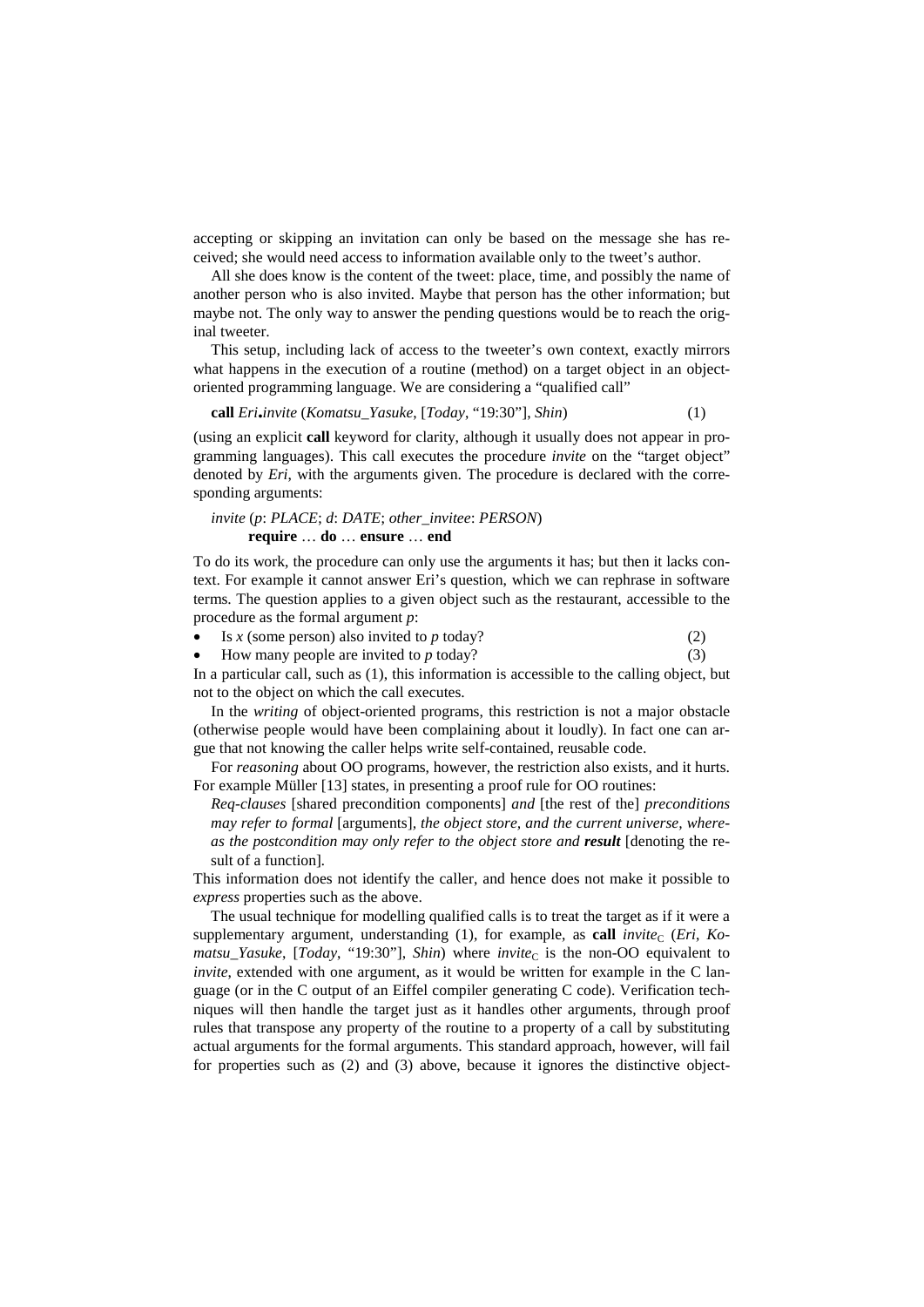oriented style of programming, detailed in the next section: the target of an OO call is more than just another argument.

The gist of the present paper is a simple notation that addresses the issue: for any call  $x \cdot r$  (*args*), one may use *x'*, called the "negation" of *x*, to represent a back reference to the calling object, making it accessible to the target object (the object on which  $r$  is executed). Negative variables enjoy simple mathematical properties, such as  $x \cdot x' =$  **Current** where **Current** denotes the "current object" of execution.

Through the negative variable, any analysis of the call has access to the caller context, enabling it to answer questions such as those in our example: if the caller has (as it must) a list *invited* of persons invited, the call can use the integer *Eri'ainvited*<sub>*count***</del>**</sub> and the test  $Junko \in Eri'$ *invited*. More generally, the basic rule for reasoning about calls makes it possible to establish any property for the call  $x_i r \, (args)$  by:

- Establishing the property for  $r(x')$  *args*), that is to say, a call executed locally in the context of the target object, but with access to the caller's context through *x'*.
- Transposing the result back to the caller's context by prefixing it with "*x*<sup>\*</sup>"; occurrences of *x*' will normally disappear through the rule just mentioned.

The negative variable technique is an application to formal program analysis of a well-established mathematical technique: coordinate transform. Reasoning about the effect of a call is easier if we transpose the coordinates to the context of the target; then we interpret the results back in the caller context by performing the reverse coordinate transformation.

# **2 Overview: general relativity**

#### **2.1 In the space capsule**

The negative variable technique is a response to the special nature of object-oriented programming, based on what has been called a principle of "General Relativity" [\[10\]](#page-16-1). This style sets OO programming apart from all other approaches even before one considers inheritance and other advanced techniques (which require it).

What is relative is the meaning of every operation in the program text: it applies to a "current object" ("this", "**Current**", "self") known only at the time of each execution. In a non-OO language,  $x = 3$  states a property of a variable of the program; in an OO language, it states a property of "the *x* of the current object". The name *x* by itself is meaningless except with respect to that context.

We can think of the execution of an OO program (see fig. 1 on the next page) as occurring, at any given time, in a space vehicle that operates in its own set of coordinates (the current object). The cosmonauts responsible for executing these operations, and the operations themselves, do not see the larger context in which the vehicle exists. In fact the vehicle was launched from another, itself launched from yet another and so on up to the initial event that started the entire execution ("root procedure").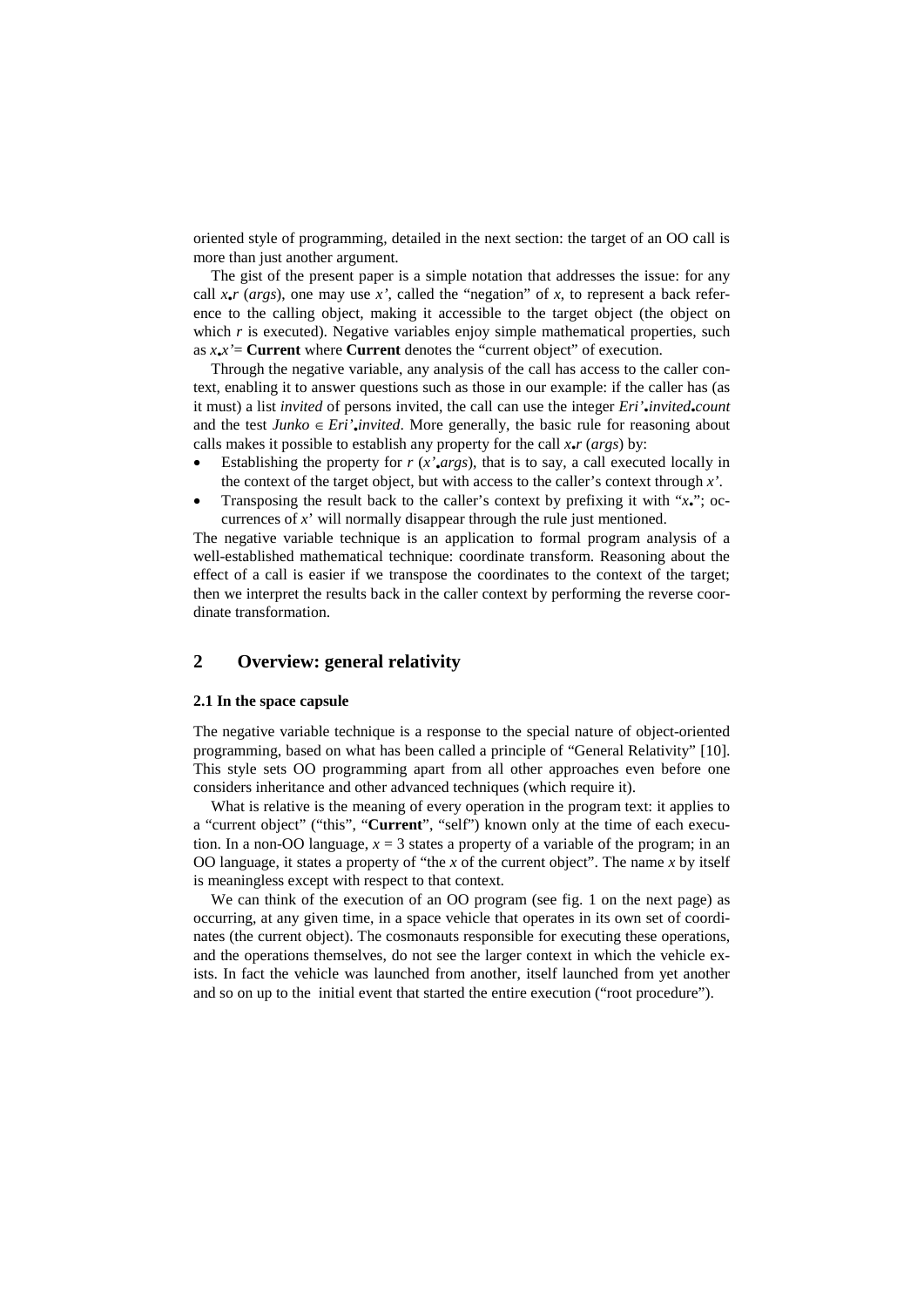

**Fig. 1.** Objects as space vehicles

### **2.2 The execution of an object-oriented program**

In an OO language the operations are of two kinds: basic operations (assignments and such, sequenced by control structures such as conditionals and loops) and routine calls.

Every basic operation is relative to a designated object, the "current object" at the time of the operation's execution.

Routine calls have two variants:

- An **unqualified** call, written **call** *r* (*args*), executes the body of *r* on the current object, with the given arguments.
- A **qualified** call, written **call** *t<sub>•</sub>r* (*args*) causes another object, the **target** of the call, to execute the body of the routine on itself. The target is the object denoted by *t* at the time of execution. (The term "target" denotes both a static notion, the variable or expression *t* in the program text, and a dynamic one, the object attached to *t* in a particular call.)

For all operations of all kinds except one, the current object remains current: such operations execute within the current spacecraft. This is true in particular for unqualified calls. The one exception is qualified call. More precisely:

- At the start of a qualified call, the target object (the object attached to *t* in call  $t \cdot r$  ( $args$ )) becomes the new current object. All the operations of the body of *r* will treat it as their current object.
- At the end of the execution of the qualified call, the formerly current object becomes current again.

This process is recursive since the execution of the routine can execute qualified calls on new targets.

The names of all variables occurring in an operation are understood in relation to the current object; the name *t* means "the *t* of the current object". This property applies to basic operations, such as the assignment  $t := u$ , but also to qualified calls: to determine the target object (target in the dynamic sense) in the call *t*<sub>*•r*</sub> (*args*) requires finding out the value of *t* (the target in the static sense) relative to the current object.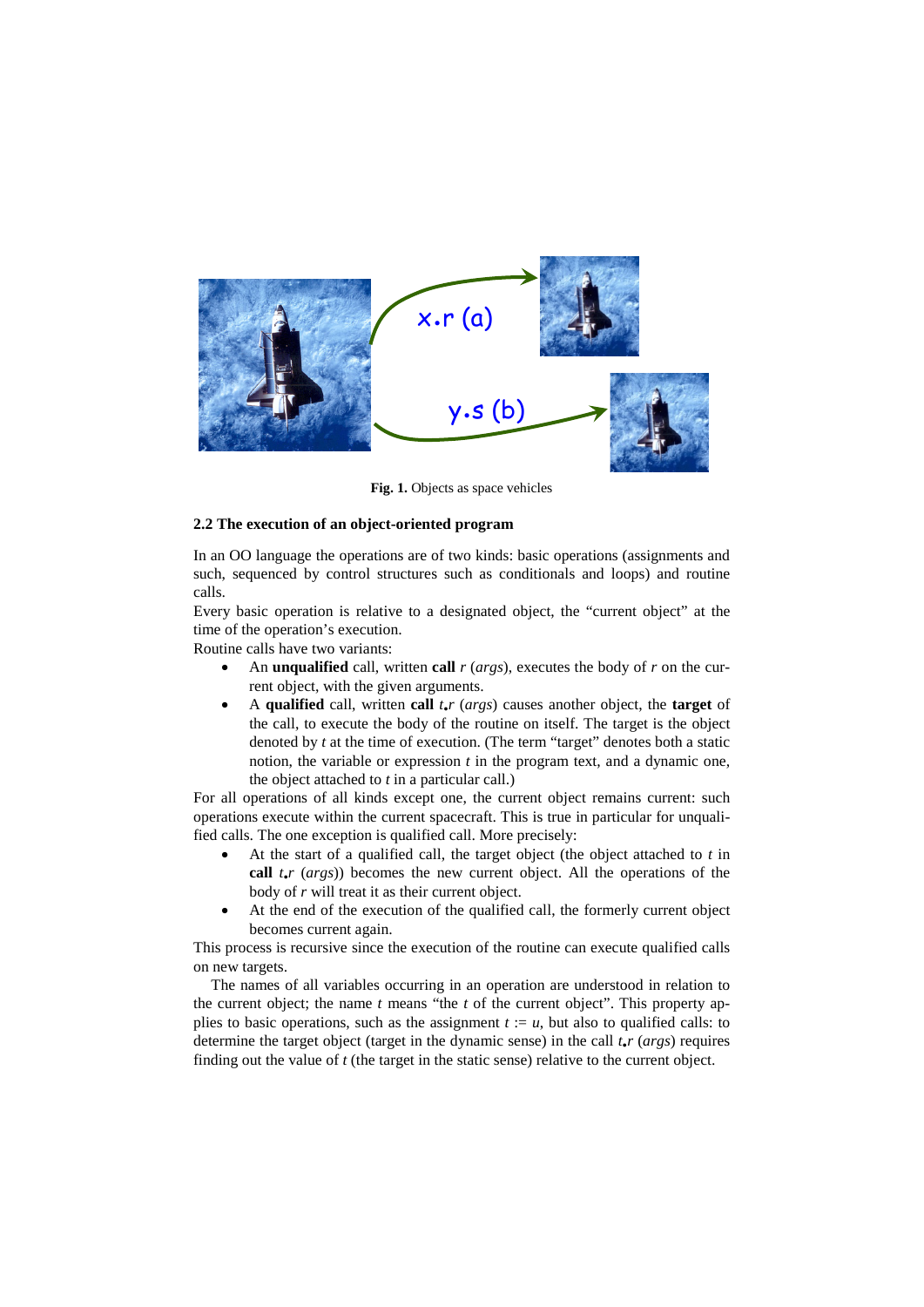For generality we assume the Eiffel convention for executing entire programs: the execution consists of creating an instance of a designated "root class" and executing a designated "root procedure" on that target. (In languages with a more traditional "main program" we can posit a fictitious root object and consider the main program as the root procedure. Global variables do not fit well in the OO paradigm and do not exist in Eiffel, but their presence in other languages does not fundamentally affect the discussion.) Any operation is executed as part of a **current call**: the qualified call last started and not yet terminated (or, if there is no such call, meaning that we are at the top level of the execution flow, the root object). The target of that call serves as current object during the execution of the call; we may call it the **current target**, or just "the target", of the current call. The object that was current at the time of the call is the **caller object**, or just "the caller". In the root call the target is the root object and there is no caller (in all other cases there is a caller).

Object-oriented programming languages do not provide access to the caller object. The cosmonauts are in their own vehicle, and may launch new vehicles, but have no information or access to the vehicle that launched them.

For reasoning and verification purposes, we may need such access. If the current call is of the form  $x \cdot r$  (*args*), the negative variable, written  $x'$  (*x* negated), denotes a backward reference to the caller.

#### **2.3 Negative variable basics**

From an implementation perspective, negative variables are only a fiction, as no backward reference exists in the execution-time structure. Their role is to support reasoning and verification.

The notion was introduced in [\[11\]](#page-16-2) and [\[12\]](#page-16-3), in the context of developing the "alias calculus" for automatic may-alias analysis of OO programs; the calculus needs negative variables in the rules for qualified calls. The present work generalizes the original concept, showing that beyond alias analysis it can provide a framework for reasoning about a wide variety of properties of object-oriented programs.

The traditional approach, as noted, treats the target as if it were just one more argument, then applying the usual technique for dealing with arguments to calls: substitution of actuals for formals. This approach ignores the specific role of the target in object-oriented programming. As we have seen, it precludes the very expression of some important properties of the object store; aliasing properties are an example.

Negative variables define a basic semantic rule for handling qualified call, the fundamental operation of object-oriented programming. A simplified version of the rule (the full version appears in Section [5\)](#page-9-0) is, for any property  $\Pi$  of program elements:

$$
\Pi\left(x \cdot r\left( args\right)\right) = x \cdot \Pi\left(r\left(x' \cdot args\right)\right) \tag{4'}
$$

meaning, informally, that to derive a property of the qualified call  $x_i$  $r$  (...) we start from a property of the unqualified call  $r$  (...), where we interpret the arguments in relation to the calling context, hence the prefixing by *x'*, then plunge the result back into that calling context by prefixing it with *x*.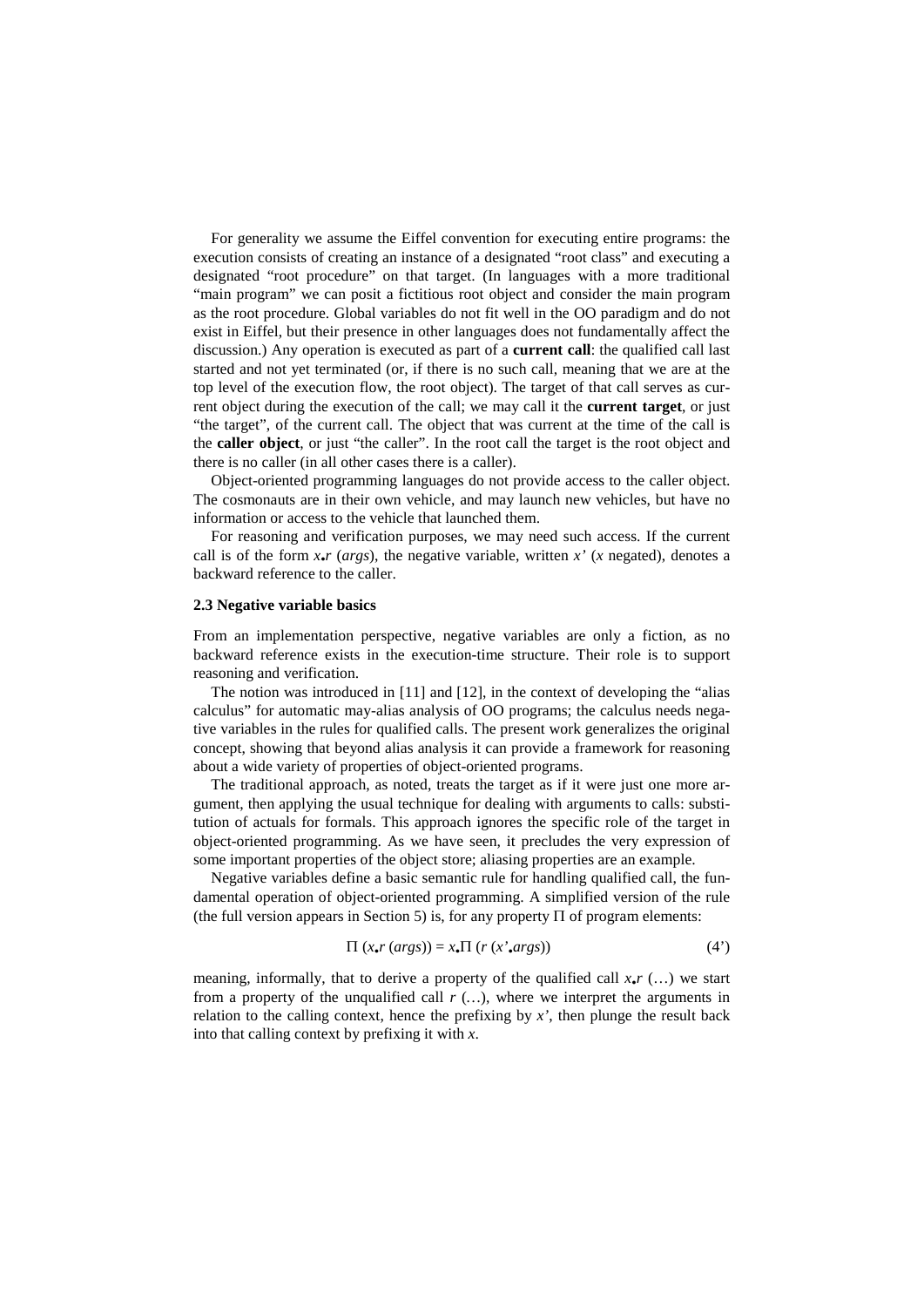We may, as noted, view the technique as coordinate transform. The rule tells us that to reason about a call, we first transport ourselves to the new spacecraft, evaluating  $\Pi$  for an unqualified call to  $r$ ; in this evaluation, we may need back-access to the caller spacecraft's context, which we obtain by prefixing arguments with *x'*. Then we perform the reverse coordinate transform, getting everything back to the original context, by prefixing the results with x. As a result the property  $\Pi$  of the unqualified call, be it a value, a set, a list, a relation or a function is reinterpreted in the caller's context. In normal usage the result will no longer contain any occurrence of negative variables, thanks to rules stating that *x* and *x'* cancel each other out.

Section [3](#page-5-0) further illustrates, through examples, the need for negative variables. Section [4](#page-8-0) introduces the notations and conventions. Section [5](#page-9-0) introduces the basic rules. Section [6](#page-11-0) presents a number of applications; Section [7](#page-13-0) provides comparison to previous work and Section [8](#page-15-0) describes opportunities for further development.

### <span id="page-5-0"></span>**3 Examples**

*r*

The usual modes of reasoning about programs cannot be transposed to OO programs without adaptation. Even simple examples bring out the need for different techniques.

Consider classes *C* (client) and *S* (supplier). *S* has a simple argument-less procedure *r* with the postcondition  $m = n$ , where *m* and *n* are attributes (fields) of S. The procedure may be written as

**--** Among other possible effects, make sure that the fields *m* and *n* **--** of the current object have equal values. **do**  $\ldots$  Appropriate implementation, including the assignment  $m := n \ldots$ **ensure**  $m = n$ **end**

In *C*, with *x* declared of type *S*, we may call *x*<sub>*b*</sub><sup>*r*</sup>. We may deduce properties of such a call from the properties of the routine simply by prefixing the latter with " $x<sub>•</sub>$ "; in this case the postcondition  $m = n$  tells us, after actual-formal argument substitution, that the following will hold after the call:

 $x \cdot m = x \cdot n$ 

To cover such cases it would suffice to use a naïve adaptation to object-oriented programming of the standard Hoare rule for procedures [\[6\]](#page-16-4):

{*P* (*f*)} **call** *r* (*f*) {*Q* (*f*)} ─────────────────────

-- *Warning*: naïve rule, -- corrected in (6) below.

 ${x, P(a)}$  **call**  $x, r(a)$   ${x, Q(a)}$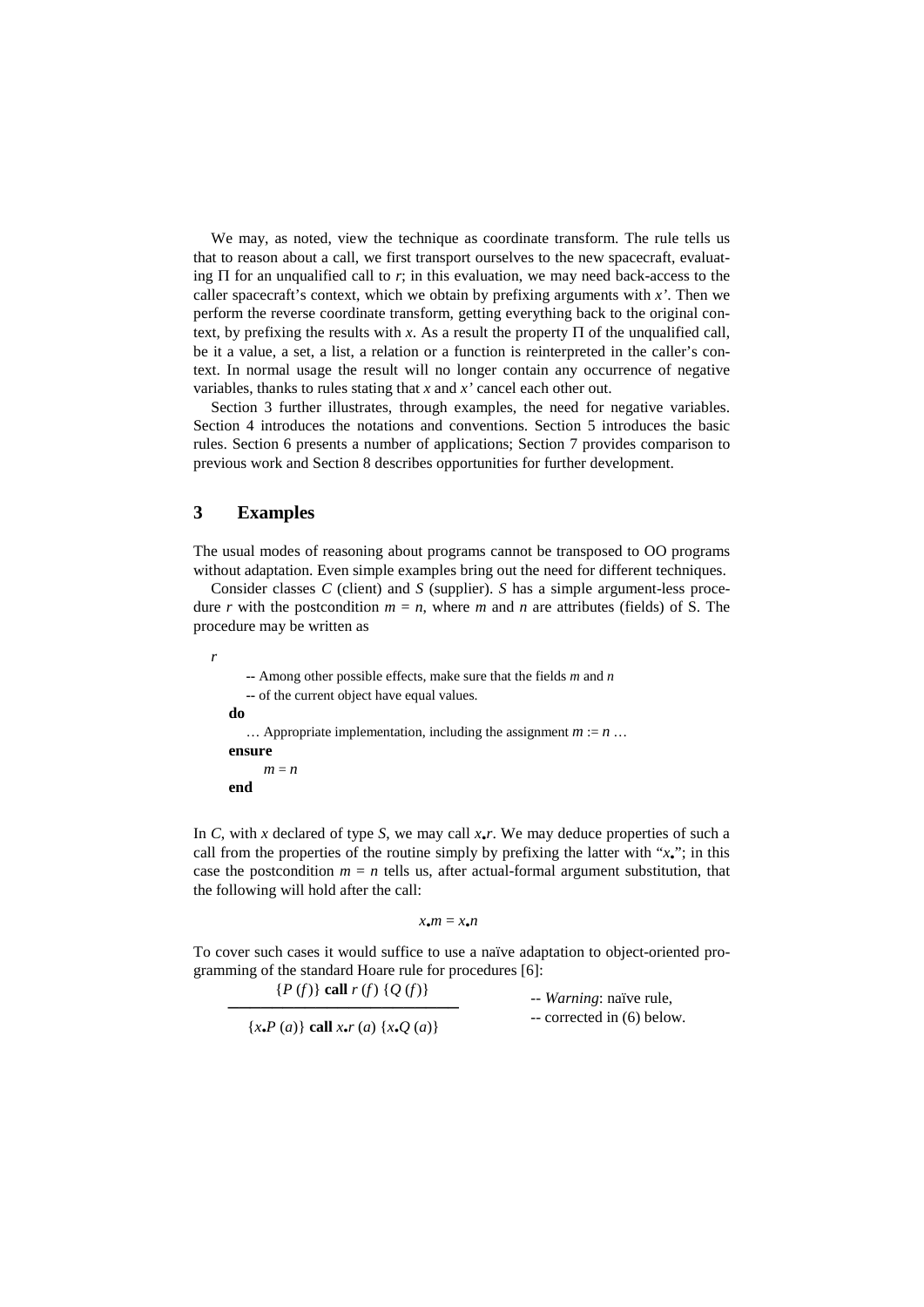(Conventions: *f* stands for the list of formal arguments, *a* for the list of actual arguments; *P* and *Q* are explicitly parameterized by arguments, as an alternative to using substitution; we ignore recursion, which can be handled as described in [\[6\]](#page-16-4); we also ignore the role of class invariants, essential in practice for OO programs but not directly related to this discussion.)

The "•" operator is a "distributed dot" which distributes the period of OO programming, used for calls and "path expressions" such as  $x \rightarrow y \rightarrow z$  (which in fact are a special case of calls, resulting in this example from applying  $z$  to the result of applying *y* to *x*) over:

- An equality:  $x_{\bullet}(u = v)$  denotes the equality  $x_{\bullet}u = x_{\bullet}v$
- A set:  $x_{\bullet}\{a, b, c\}$  denotes  $\{x_{\bullet}a, x_{\bullet}b, x_{\bullet}c\}$ .
- A pair:  $x_e[y, z]$  denotes  $[x, y, x_e z]$ .
- More generally, a list:  $x \cdot [u, v, w]$  denotes the list  $[x \cdot u, x \cdot v, x \cdot w]$ .
- A relation (a set of pairs):  $x_{\bullet} \{ [a, b], [c, d] \}$  denotes  $\{ [x_{\bullet}a, x_{\bullet}b], [x_{\bullet}c, x_{\bullet}d] \}.$
- A function (a special case of relations): if  $f(u) = v$  then  $x_{\bullet}(f(u)) = x_{\bullet}v$ . Another way of denoting this property is to state that  $x_{\bullet}(f(u)) = x_{\bullet}f(x_{\bullet}u)$ . Note the double application of the dot; the reason is that stating that  $f(u) = v$  means, if we look at *f* as a relation, that  $[u, v] \in f$ . This rule (like the preceding ones) is recursive: *u* could be, for example, a list.

As soon as we move on to less trivial properties, however, the simple device of prefixing properties by " $x^*$ " no longer works. Assume that  $r$  now has an argument and new postconditions:

```
r (u: T)
do
    …
ensure
   m_{\bullet} count > 0u = m
end
```
and we call  $x \cdot r$  (*a*), for *a* of type *T*. Application of the naïve rule would give us meaningless properties for the call:  $x \cdot m \cdot count > x \cdot 0$ , where it makes no sense to prefix the constant 0 with " $x \cdot \infty$ "; and  $x \cdot a = x \cdot \infty$ , where  $x \cdot a$  also makes no sense since *a* is an expression defined in the calling context, *C*, and prefixing it with *x* is pointless. We can get away in the first case through a general rule that identifies  $x_{\bullet}const$ , for any constant *const*, with *const*; but such tricks would not work for more significant properties such as the second postcondition. The problem is not syntactical but conceptual: every expression needs to be interpreted in the right object context (the right space vehicle). The actual argument *a* belongs to the **client** context (*C*) whereas *m*, an attribute of *S*, makes sense in the context of the **supplier** object.

With negative variables, the correct consequent for the procedure rule, replacing  ${x, P(a)}$  call  $x, r(a)$   ${x, Q(a)}$  above, is

$$
\{x_{\bullet}P(x^{\prime},a)\}\ \text{call}\ x_{\bullet}r\ (a)\ \{x_{\bullet}Q(x^{\prime},a)\}\
$$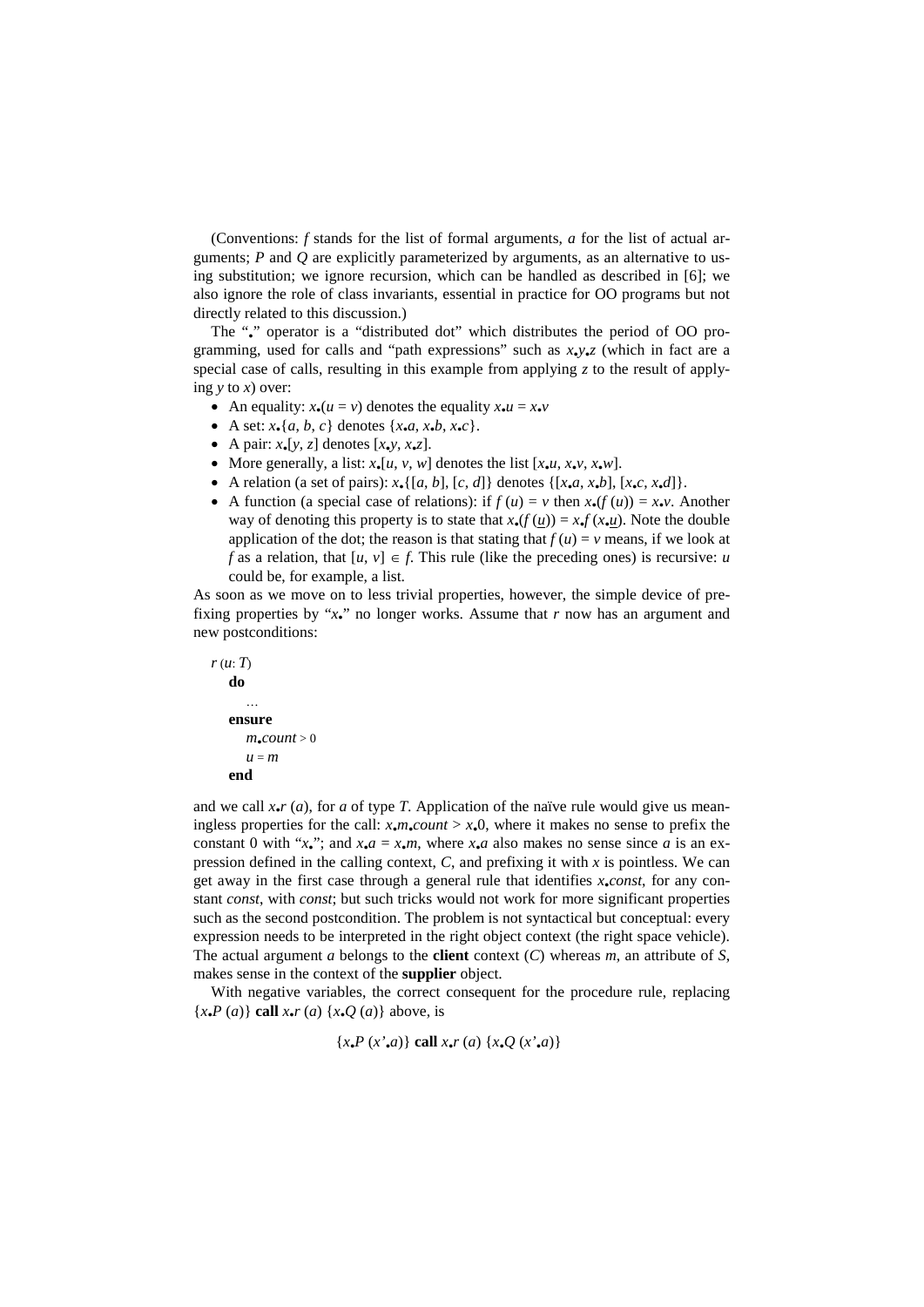stating that the arguments must be interpreted relative to the caller's context, accessible through the (fictitious) back-pointer  $x'$ . Applying this rule gives, as the second postcondition of the call:

$$
x \cdot x' \cdot a = x \cdot m
$$

Then we apply two of the fundamental rules listed below:  $x_*x' =$  **Current**, and **Current**<sub>*•</sub>e* = *e* for any expression *e*, giving</sub>

 $a = x \cdot m$ 

which correctly describes the effect of the call.

The example remains sufficiently simple to suggest that other rules could do the job, for example a set of ad hoc rules stating that  $x \cdot v = v$  for various kinds of elements  $\nu$  in the caller context. But such an approach fails to capture the "general relativity" property of object-oriented programming discussed in section 2, which implies that every program element or program property makes sense only with respect to a welldefined context. For a call, in particular, a property belongs to the context of either the caller (client) or the supplier. Consider the following new variant of our example routine, now with a precondition:

```
r (u: T)
require
   u \cdot p + q > 0do
    u<sup>•</sup>set m(n+1)-- The procedure set_m, in T, sets the value of the attribute m.
ensure
    u_{\bullet} m = n + 1end
```
Consider the call  $x \cdot r$  (*a*). By applying the rule we get as a postcondition of the call

 $x_{\bullet}(x', a)$  *,m* =  $x_{\bullet}n + x_{\bullet}1$ 

(distributing "," over addition, as justified in Section [4\)](#page-8-0). Simplifying, this yields

$$
a_{\bullet}m=x_{\bullet}n+1
$$

Similarly, the precondition making this call legal (assuming, as implied by the example, that *p* and *q* are integer attributes of classes *T* and *S* respectively) is

$$
x \cdot (x' \cdot a) \cdot p + x \cdot q > x \cdot 0
$$

or, after simplification:

$$
a_{\bullet}p + x_{\bullet}q > 0
$$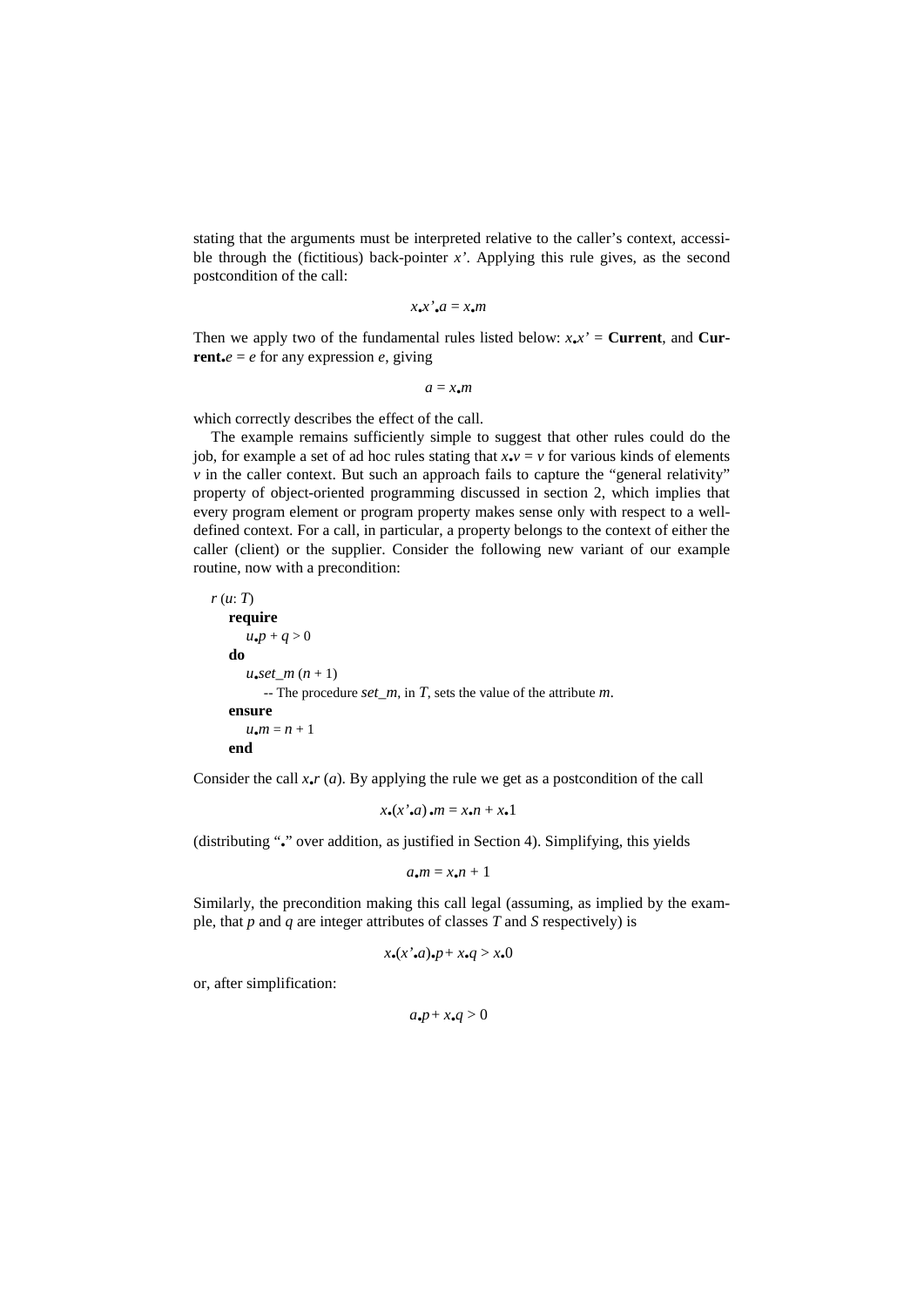Note how  $u \cdot p$  refers to a property of the client context and *q* to a property of the supplier context. The general rule makes it possible to switch back and forth effortlessly between these contexts:

- As stated in the routine, the properties (here a precondition and a postcondition, but the same rules will apply to any kind of a property) are expressed relative to the supplier context. *T* has access to the client context through the formal arguments which, however, describe an unknown caller.
- When the caller is known, here  $x$ , the formal arguments can be transposed back to the client context through prefixing by *x'*, representing a fictitious back pointer.
- The resulting properties are also transposed back to the client context, but in this case through prefixing by *x*.

This example illustrates only one of the applications of the general approach: the Hoare-style rule. We will now explore the general framework and the general rules.

# <span id="page-8-0"></span>**4 Notations and conventions**

The discussion is applicable to any object-oriented language. We assume an imperative language, with an assignment instruction written *target* := *source*, and routines (methods) that can be functions (returning a result) or procedures (changing the state). Examples of such languages include Java, Eiffel and C#. The imperative character of the language has no influence on the discussion, so the results are also applicable to a functional (applicative) object-oriented language.

We make the assumption that (as in Eiffel) no direct assignment is permitted to fields of an object: rather than  $x \cdot a := v$ , the programmer must write a procedure call *x*<sub>**•**set a (*v*), with the appropriate setter procedure *set* a declared in the corresponding</sub> class. (Some languages, such as Eiffel, allow the syntax  $x \cdot a := v$  provided the class author has marked the setter procedure as "assigner"; but this instruction is not an assignment, only a different syntactical form of the explicit call  $x$ *, set\_a* (*v*). C#'s "properties" have a similar role.) This restriction, justified by information hiding principles, does not limit the application of the approach to languages that permit direct field assignments: one should simply replace such assignments, for the purpose of program analysis or verification, by the application of a suitable setter.

Among routines we will only consider procedures, with the understanding that a function call can be handled as a procedure call followed by assignment of the result.

Calls, qualified and unqualified, are as discussed in Section 2.2, which also introduced the notions of target and caller objects.

Since the matter of defining the semantics of unqualified calls is independent from the problem tackled in this article, we assume that such a semantic definition exists. The simplest way to define it (depending on the rules of argument passing) is that the semantics of call *r* (*a*) is the semantics of the *body* of the routine *r*, after substitution of actual arguments *a* for formals.

The notation **old** *e*, for an expression *e*, denotes the value that *e* had at the start of the current call. **Current** denotes the current object.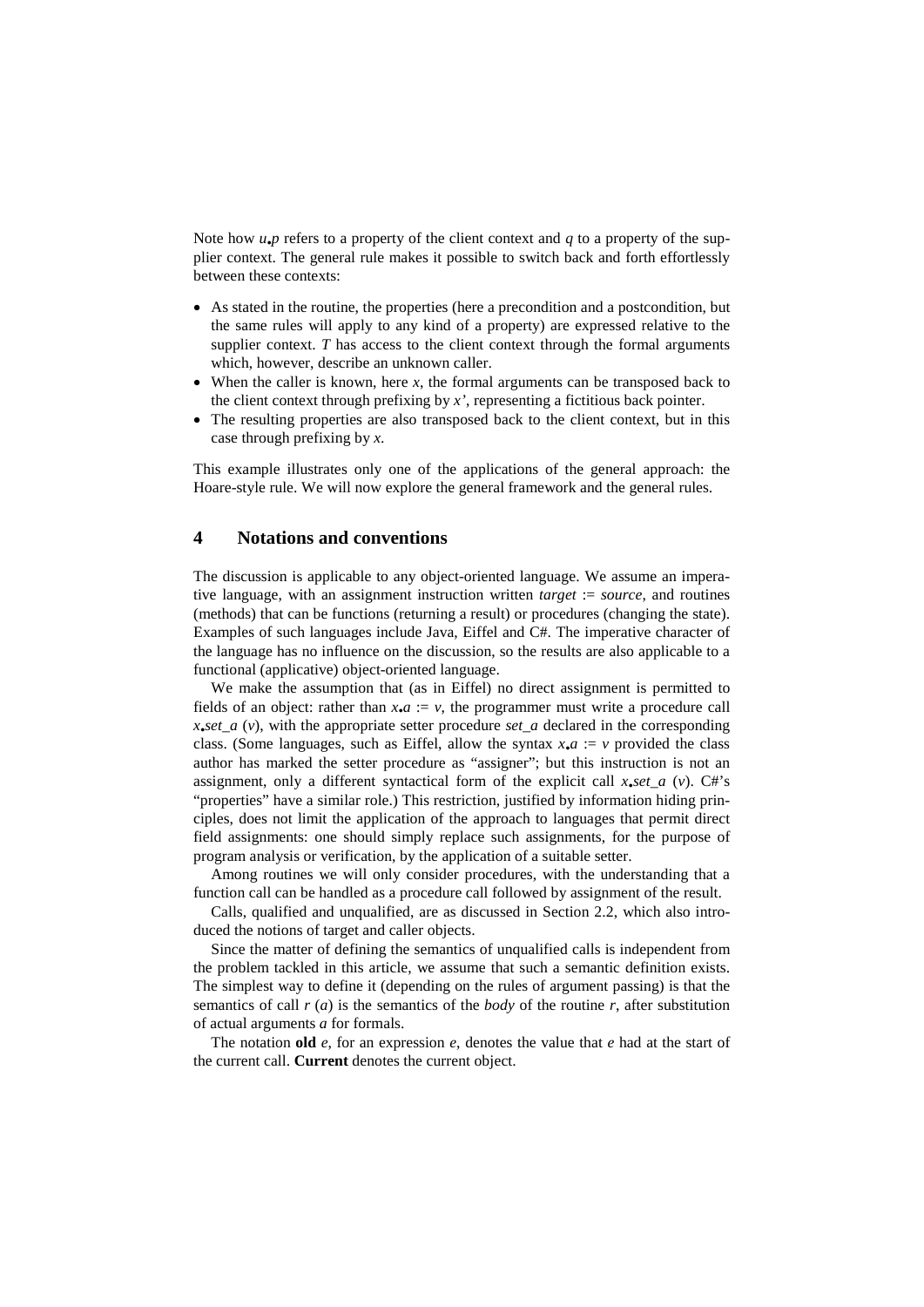The dot operator is generalized as explained in Section 3, complemented by the convention that if *c* is a constant then *x*<sub>*a*</sub>*c* is *c*. The combination of all the variants allows us to generalize the distributive dot to a wide class of operators:

 $x \cdot (u \boxtimes v)$  is  $(x \cdot u) \boxtimes (x \cdot v)$ 

where  $\boxtimes$  is any operator that can be defined from functions, relations, sets, pairs, lists and equality; for example, in a pure OO language,  $u + v$  on numerical arguments is simply an abbreviation for the function call  $u<sub>e</sub>$ *plus* (*v*), so that by application of the second case  $x_{\bullet}(u + v)$  is  $(x_{\bullet}u) + (x_{\bullet}v)$ .

Thus generalized, the dot operator covers, in our experience so far, all the kinds of properties that one may want to express about a program.

# <span id="page-9-0"></span>**5 Negative variables: definitions and rules**

For any variable *x* that may be used as target of a qualified call, the "negation" of *x*, written *x'*, denotes a reference, defined during the execution of a qualified call of target *x*, to the object that started this call. (The existence of such an object is traditionally checked at run time, through "null pointer" exceptions, but in some recent languages it has become a static property enforced by the compiler, as in Eiffel's "void safety" mechanism [\[9\]](#page-16-5). The present discussion assumes that all calls are voidsafe, i.e. pointers are not null.)

The following rules are applicable to any variable *x* and its negation *x'*, and to any expression  $e$  of the target programming language<sup>[1](#page-9-4)</sup>:

- <span id="page-9-1"></span>N1 **Current**' = **Current**
- $N2$  *e***. Current** = *e*
- <span id="page-9-7"></span>N3 **Current**<sub>*e*</sub> $e = e$
- <span id="page-9-3"></span> $N4$   $x \cdot x' =$ **Current**<sup>[2](#page-9-5)</sup>
- <span id="page-9-2"></span>N5  $x'$ <sup> $\bullet$ </sup> (old  $x$ ) = **Current**
- N6 **old**  $x' = x'$

<span id="page-9-6"></span>[N1](#page-9-1) enables us, by application of the call rules that follow, to treat a qualified call of the form **Current**<sub>*f*</sub> (*a*) as equivalent to the unqualified call *r* (*a*). In [N5,](#page-9-2) note the use of **old**, without which the rule would be unsound since it is in principle possible for a routine *r*, during the execution of  $x \cdot r$  (*a*), to modify (through callbacks) the value of the very variable  $x$  that the client object used as target of the current call. Such a setup is of course error-prone; we say that a routine is *nonprodigal* if it cannot modify the target of its own call. For a nonprodigal routine, [N5](#page-9-2) yields a more practical variant (symmetric with [N4\)](#page-9-3):

#### $x'$ *x* = **Current**

<span id="page-9-4"></span><sup>&</sup>lt;sup>1</sup> Depending on the rules of the programming language, occurrences of  $e$  may have to be enclosed in parentheses to avoid syntactic ambiguity.

<span id="page-9-5"></span><sup>&</sup>lt;sup>2</sup> Depending on the context  $x \cdot \hat{x}$  can also be replaced with an implicit current object that is usually omitted, for example,  $x \cdot x' \cdot y$  simplifies to *y*.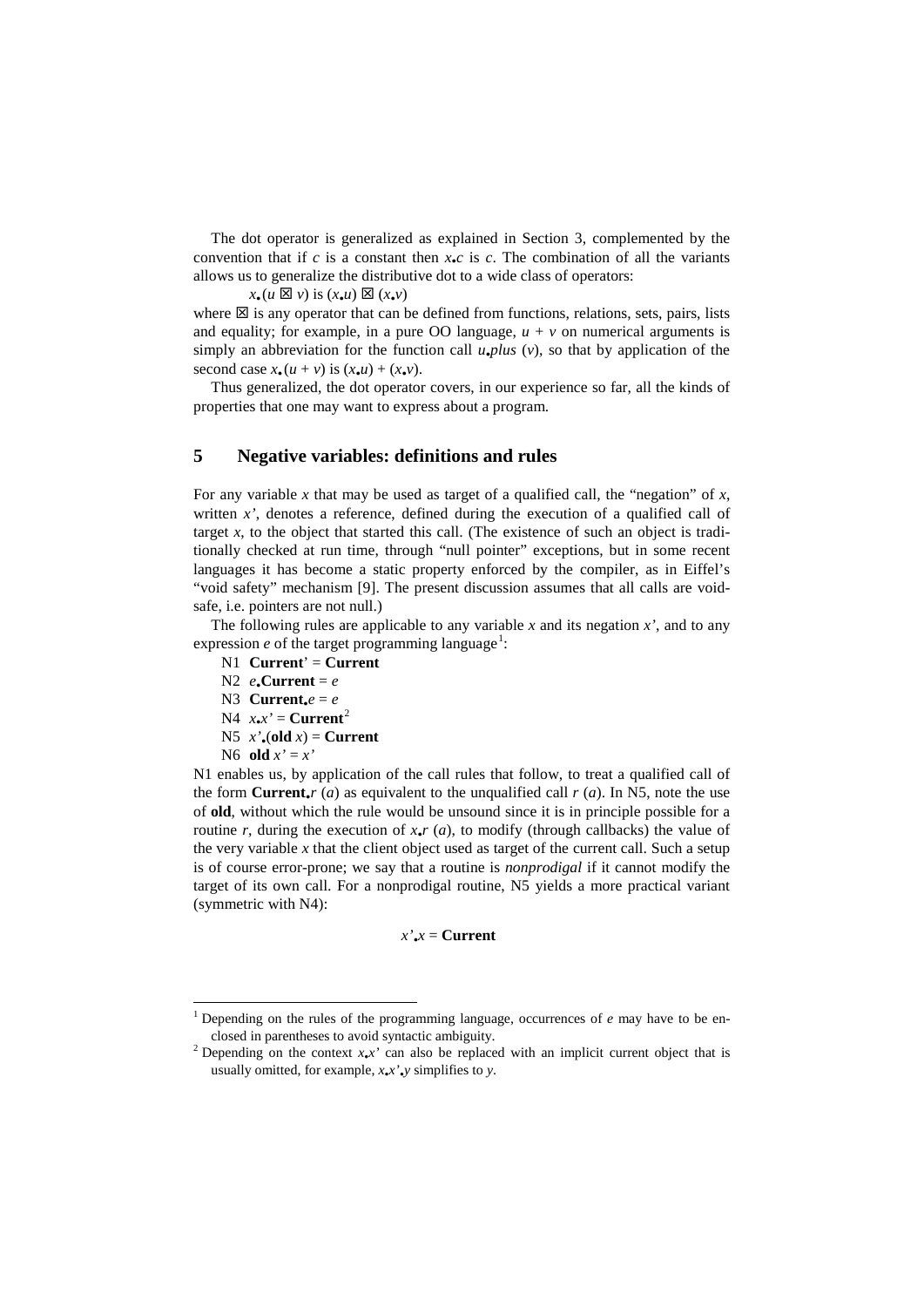[N6](#page-9-6) expresses that the back link to a routine's caller cannot be changed: your spacecraft was launched by a given spacecraft, and there is nothing you can do about it.

In the application to aliasing, rules N4 and N5 may produce an over-approximation for some cyclic structures. Adding integer indexes can improve the precision. This issue has no influence on the rest of the discussion and is hence not considered further in this article.

The fundamental rule was previewed in Section [3](#page-5-0) and will now be given in full. It considers an arbitrary property Π applicable to a program element such as an instruction, an expression, a class or an entire program.

In the initial version,  $\Pi$  had just one argument, the program element. In practice, any realistic framework for reasoning about programs involves properties of *two* arguments: a program element, and an **environment** representing what is already known, or assumed, about the context of the program element's current execution. In static analysis, for example, we may compute the "defined" and "used" variables of a block in relation to the values of these properties for the context in which it is executed. As another example, the alias calculus [\[11\]](#page-16-2) is a set of rules giving the value of *a* » *p* for the various constructs *p* of an OO programming language; *a* is an alias relation, consisting of a set of pairs of expressions that may be aliased to each other (denote the same object) at a given program point, and  $a \rightarrow p$  is the new alias relation that results from executing *p* when the original alias relation is *a*. In this case the alias relation is the environment.

With this convention, the fundamental rule for reasoning about properties Π of object-oriented programming languages is

$$
\Pi \left( \text{call } x \text{·r } (args), env \right) = x \text{·} \Pi \left( \text{call } r \left( x \text{·} args), x \text{·} env \right) \tag{4}
$$

The rule enables us to deduce, from a property of the unqualified call (that is to say, a property that makes sense in the context of the supplier object), the corresponding property of a qualified call (in the client context).

The prefixing by " $x'$ " must be applied to the environment as well as to the actual arguments, since both are relative to the client context.

The rule is applicable to properties for which the prefixing by " $x'$ " is defined, as discussed in section 4. It appears to cover all properties used in existing frameworks for semantics and verification of programs, from static analysis to denotational and axiomatic semantics.

In denotational (and operational) semantics, a common scheme is to define a program construct such as an instruction as a function (usually partial) in *Environment*  $\rightarrow$ *State*  $\rightarrow$  *State*, preceded by *Arguments*  $\rightarrow$  for a routine. The Fundamental Rule ap-plied to this framework gives<sup>[3](#page-10-0)</sup>:

$$
\text{call } x_{\bullet} r = \lambda \text{ args } | \lambda \text{ env } | x_{\bullet}(\text{call } r \text{ (x'}_{\bullet} args) \text{ (x'}_{\bullet} env))
$$
\n
$$
\tag{5}
$$

<span id="page-10-0"></span><sup>&</sup>lt;sup>3</sup> It is common practice to define the semantics through a "meaning function" M, which for any program element *p* yields a mathematical function M [*p*], the "denotation" of *p*. The alternative, used here for simplicity, is to define every construct directly as a mathematical function, skipping the meaning function. The "M" variant is easy to deduce from this form.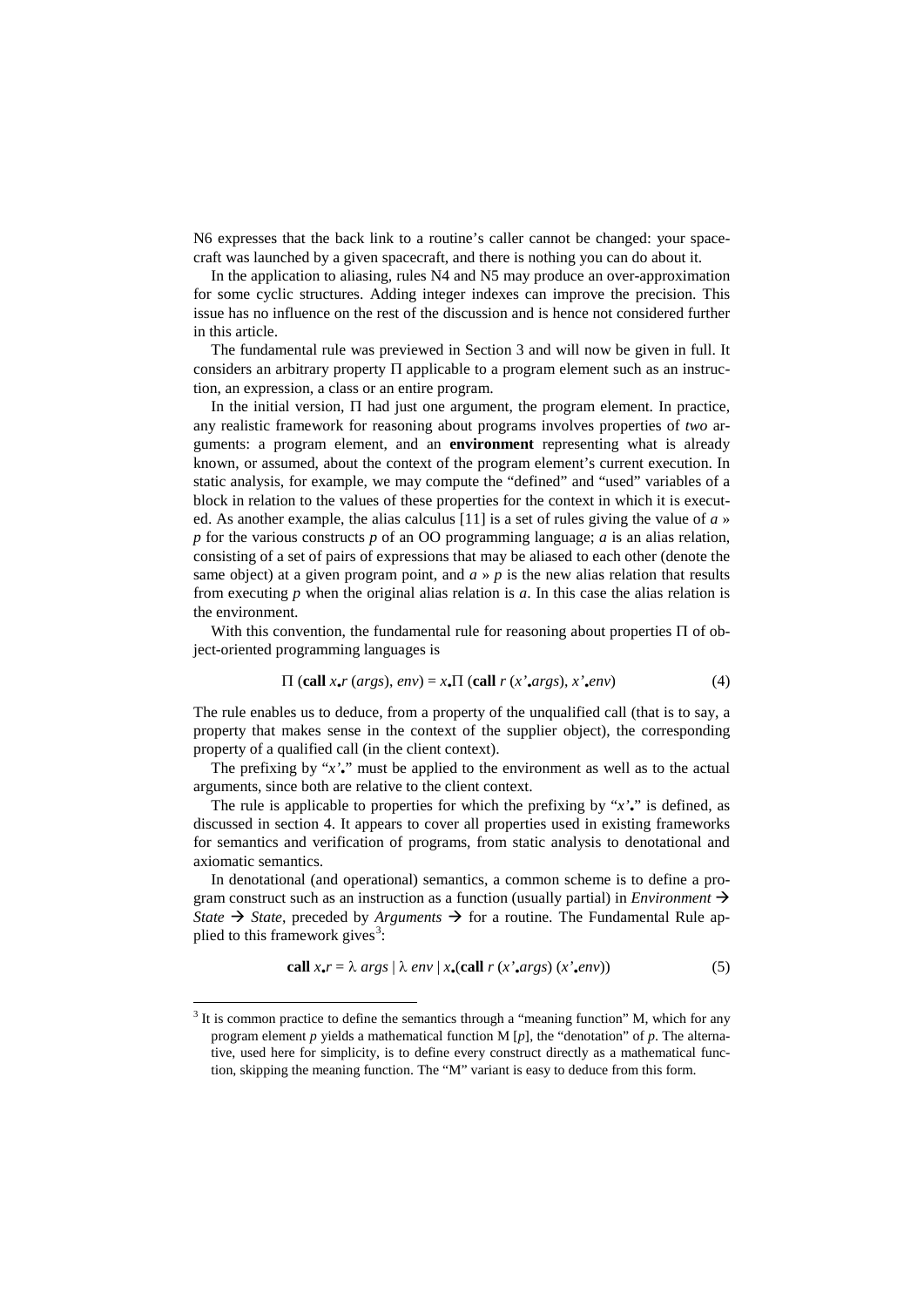In axiomatic semantics, the environment does not need to be explicitly stated since it is embedded in the precondition, postcondition and invariant<sup>[4](#page-11-1)</sup>:

$$
\frac{\{P(f) \text{ and } \textit{INV}\} \text{ call } r(f) \{Q(f) \text{ and } \textit{INV}\}}{\{x.P(x', a) \text{ and } x.\textit{INV}\} \text{ call } x.r(a) \{x.Q(x', a) \text{ and } x.\textit{INV}\}}
$$
(6)

### <span id="page-11-0"></span>**6 Applications**

We now show some potential uses of the rules given.

The alias calculus rule given in [\[11\]](#page-16-2) is a direct application of the fundamental rule (4). The purpose of the alias calculus is to answer, for any two reference (pointer) expressions *e* and *f* and any program point *pp* at which they are both defined, the question: "can *e* and *f*, at any time execution reaches *pp*, have as their values references to the same object?". To this end, the calculus is a set of rules to compute  $a \gg p$ for every programming language construct  $p$ , where  $a$  is an alias relation, containing all pairs of expressions that may be aliased to each other. If *a* is the alias relation before execution of *p*, *a* » *p* will be the alias relation after that execution. The rule for qualified calls, where *l* denotes a list of actual arguments, is:

$$
a \gg \text{call } x \cdot r \ (l) = x \cdot ((x' \cdot a) \gg \text{call } r \ (x' \cdot l \ )) \tag{7}
$$

This rule shows a typical use of the negative variable technique in its full extent. Both the initial alias relation  $a$  and the list of arguments  $l$  are defined on the client's side (the caller's context). To apply the unqualified call rule on the right side of (7), we must be able to interpret *a* and *l* on the supplier side; this is achieved by prefixing both of them with " $x'$ " to interpret them in the context of the callee. The expression  $(x', a)$  » call  $r(x', l)$  then gives us the resulting alias relation, but still in the supplier context. To transpose it back to the client context, which is where we need the final result, we prefix that supplier-side relation with "*x*<sub>*•*</sub>", yielding a client-side property.

Here now are examples of application of the axiomatic rule (6). Consider a routine *sign* used to sign a message with a signature computed from a key, according to the specification:

$$
\{is\_valid\_key(k)\}
$$
 **call**  $sign(k, s)$  
$$
\{signed(k, s)\}
$$

where  $k$  is a key and  $s$  a message to be signed. Applying the rule  $(6)$  to a qualified call

$$
call x \cdot sign (y, z)
$$

where *y* and *z* are local variables or attributes, we get

{*x●*(*is\_valid\_key* (*x'●y*))} **call** *x●sign* (*y*, *z*) {*x●*(*signed* (*x'●y*, *x'●z*))}

which rules [N4](#page-9-3) and [N3](#page-9-7) from Section 5 allow us to simplify into

<span id="page-11-1"></span><sup>&</sup>lt;sup>4</sup> This rule implies some conditions on callbacks (to ensure that they satisfy the invariant), an issue separate from the theme of this article.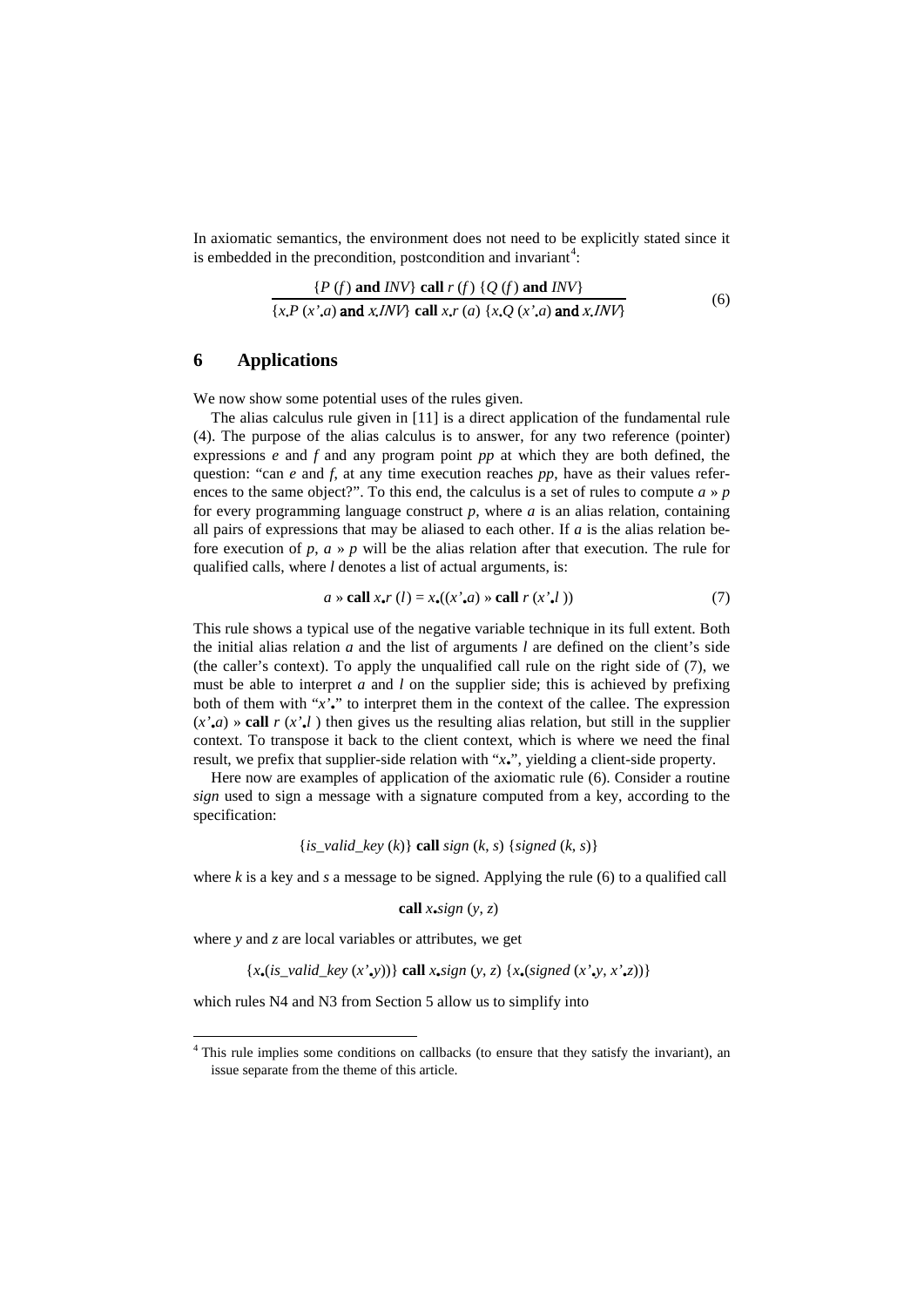${x_i}$ *is* valid *key* (*y*)} **call**  $x$ *•sign* (*y*, *z*) {*x•signed* (*y*, *z*)}

reflecting the intuitive result.

Another application area is purity. A routine is pure if it does not modify the state. In the case of *weak* purity [\[3\]](#page-16-6) it may, however, create and modify new objects. Consider a pure routine *r* and purity (strong or weak) for *r* relative to an expression *e*:

$$
\{\ldots\} \operatorname{call} f(t) \{e == \text{old } e\}
$$

where  $=$  expresses deep equality (equality not only of the values themselves but of all reachable objects). Rule (6) yields

$$
\{\ldots\} \operatorname{call} x \mathbf{.} f(a) \{x \mathbf{.} (x' \mathbf{.} e == \mathbf{old} x' \mathbf{.} e)\}
$$

The postcondition can be simplified through distributivity to

$$
x \cdot x' \cdot e == x \cdot (old \; x') \cdot e
$$

which through [N4,](#page-9-3) [N3](#page-9-7) and [N6](#page-9-6) gives

 $e ==$ **old**  $e$ 

In other words, a qualified call to a pure routine (weak or strong) is itself pure.

The same approach generalizes to a full-fledged frame rule. A frame rule is a specification of which properties an operation may modify; it is typically stated by listing the possibly affected expressions in a **modifies** or **only** clause. (Purity is a special case, expressed as a frame clause with an empty list of attributes.) Consider a routine with such a specification:

```
f (p: X ; q: Y)
  …
  ensure
       a = p
      p \cdot b = qg_{\bullet}v = \textbf{old } g_{\bullet}v + 1only
       a, p \cdot b, g \cdot vend
```
Ignoring the rest of the postcondition, we may write the frame property in Hoare style as

$$
\{\ldots\} \text{ call } f(p,q) \text{ \textbf{(only } a, p \textbf{.} b, g \textbf{.} v\}
$$

The transposition to a qualified call through (6) is

 $\{...\} x\text{-call } f(p, q) \{x\text{-}(only a, x'\text{-}p\text{-}b, g\text{-}v)\}$ 

which after simplification yields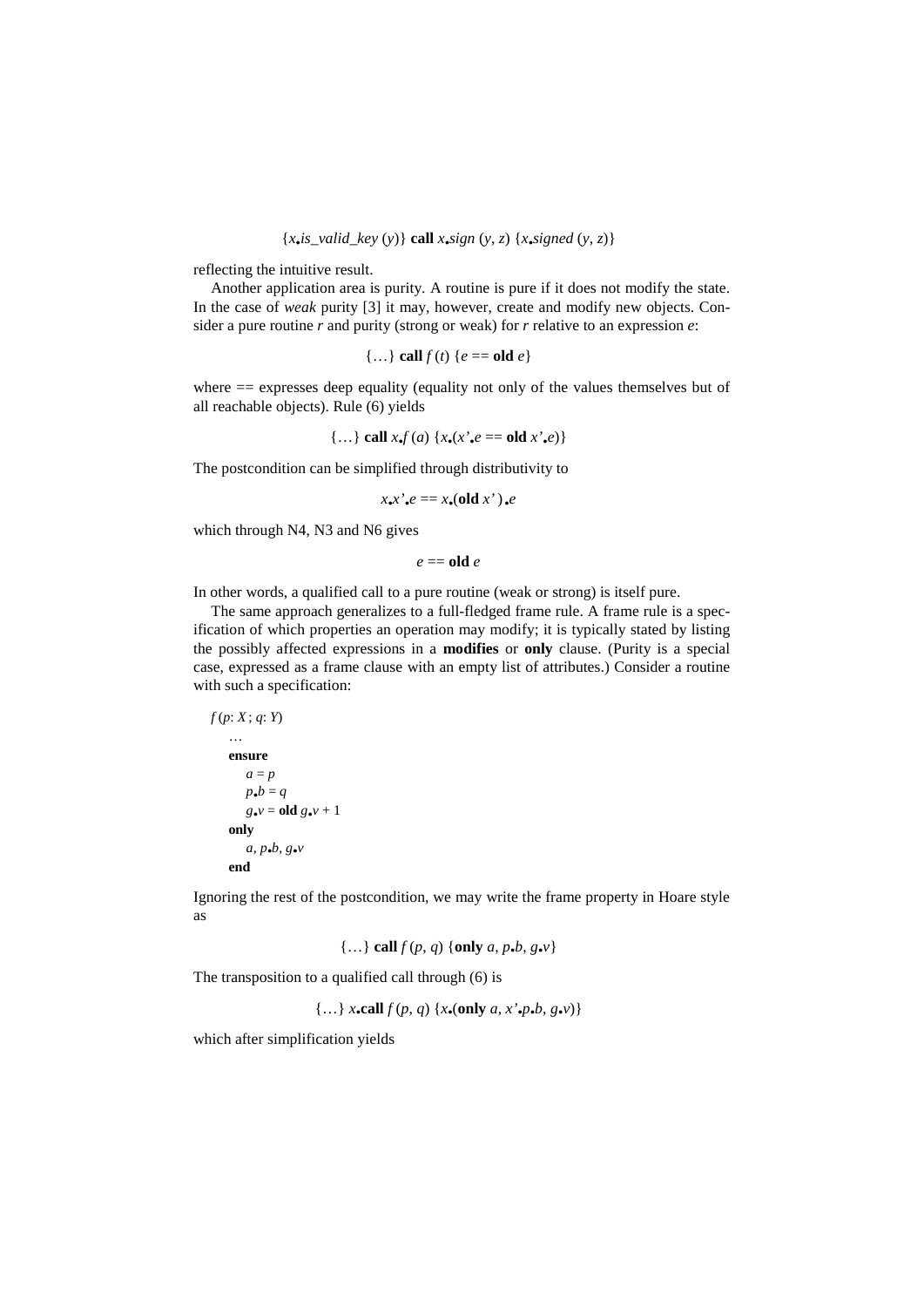$\{... \}$  *xcall* $f(p, q)$  **{only** *x***<sub>***a***</sub>** $a, p, b, x, g, v$ **}** 

SCOOP, a concurrency model developed for simple and reliable concurrent programming through the safe use of shared resources ([\[14\]](#page-16-7)), provides another example of application of negative variables. SCOOP binds the concurrency structure to the object-oriented structure by partitioning the object space into a number of "regions", each associated with a given thread of control or "processor", the "handler" of these objects, so that a qualified call  $x \cdot r$  (*args*) is always processed by the handler of the target object (the object denoted by *x*). If a variable *x* may denote an object in another region (so that calls  $x_i$ <sup>*r*</sup> (*args*) will be handled by a different processor), it must be declared **separate**. The SCOOP type system includes a set of rules to ensure consistent semantics. The rules imply in particular that if  $x$  is separate the formal arguments corresponding to *args* must also be declared separate. The reason for this rule is that if the call is executed on behalf of processor A and the processor of *x* is B, *args* denotes objects in A, which for B are separate and hence must be declared accordingly. In other words, the notion of separateness is always relative.

Applying this observation to negative variables yields the rule that if the variable *x* is separate, its negation  $x'$  is also separate (if the supplier S is separate from the client C, then C is separate from S).

Then in the application of any semantic rule, for example the axiomatic rule (6), to a call

### **call** *x●r* (*args*)

the formal arguments will be prefixed with " $x'$ ", since the rules deduce properties of the qualified call from the properties of its unqualified version call  $r(x')$  *args*). This observation indicates that, in the program text, the formal arguments should themselves be declared as **separate** for consistency. This is indeed one the rules of the SCOOP type system. Here we see it arising as a consequence of the general properties of negative variables, without any domain-specific reasoning.

# <span id="page-13-0"></span>**7 Related work**

Even before OO came to the scene, back pointers were used to simplify and optimize the implementation of algorithms working on complex data structures. Such backpointers, however, are physically present in the corresponding data structures and usually take up memory (although some algorithms, such as the Deutsch-Schorr-Waite stack-free technique for tree or graph traversal, reuse other fields for the temporary representation of back pointers). Any reasoning about and manipulation of such back pointers follows the same rules as for other references and makes no use of their specific nature. Negative variables as discussed in this article are a conceptual mechanism to reason about OO programs; it is not necessary (but of course not prohibited) to turn them into physical components of the data structure representations.

Operating systems have used back pointers for a long time. They serve in particular to keep references to the parent directory in a file system, making it possible to use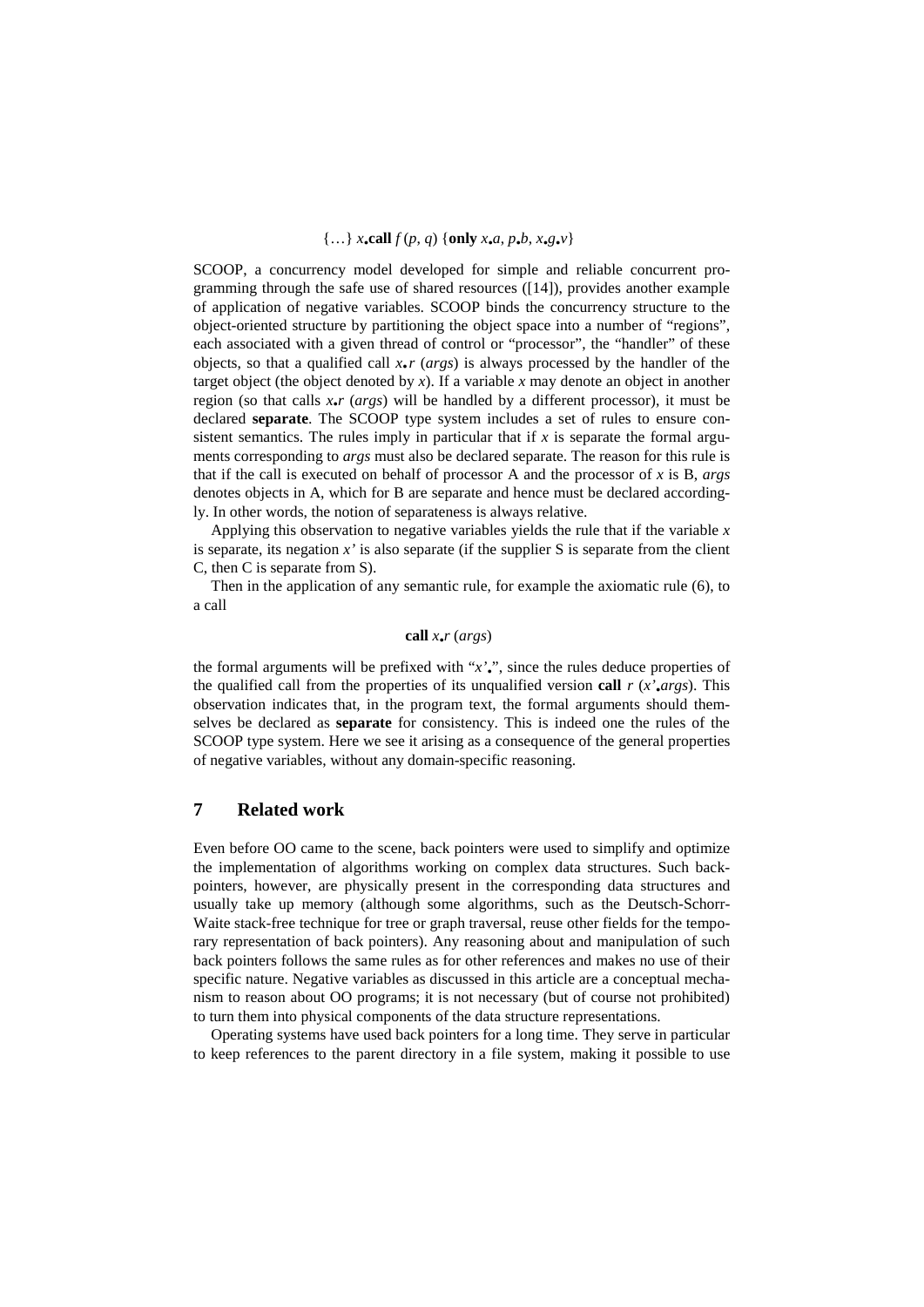".."to refer to the parent directory without knowing the current directory's actual location. OO languages usually do not support such a mechanism for their run-time data structures, since this would require keeping track of the invocation structure. Negative variables give us the concept without requiring its implementation.

Usually the axiomatic semantics of a method call is described using substitution rules of actual arguments to formal arguments, target of a call as the current object, and return value as a result after the call; see in particular the work of Müller, Leino and their colleagues [\[13\]](#page-16-0) [\[8\]](#page-16-8) [\[4\]](#page-16-9). Negative variables are not explicitly used in these approaches and are not available for formal reasoning on program properties. Meyer's "Calculus of Object Programs" [\[12\]](#page-16-3) is an exception, integrating the alias calculus [\[11\]](#page-16-2) and negative variables. Schoeller's path-based alias analysis [\[16\]](#page-16-10) comes close to the need to use negative variables, but still uses the standard substitution technique to describe the semantics of a qualified method call. Other semantic descriptions of object-oriented languages, such as algebraic specifications [\[5\]](#page-16-11), also use substitution.

The specifications and subtleties of pure functions are described by Darvas, Müller and Leino in [\[3\]](#page-16-6) and [\[4\]](#page-16-9). We used a simplified version of the specification.

Nienaltowski provides in [\[14\]](#page-16-7) an analysis of the type requirements for safe concurrent programming and the resulting design of a type system for SCOOP. The approach covers both the attachment (non-nullness) status and the separateness status of the target and arguments of a call. The target's attachment status ensures that a call cannot lead to an exception at run-time. Meyer, Kogtenkov and Stapf address this issue in [\[9\]](#page-16-5); in the examples we have taken the assumption of attachment for granted. The other key property presented in [\[14\]](#page-16-7) can be deduced, as we have seen, from the general rules for negative variables.

Shield [\[17\]](#page-16-12) makes the current object explicit through a variable *self*. He treats every qualified call as an operation that saves the value of the current object to a stack, and assigns the call's target to *self*. After the call, the original value is restored. The author notes that this technique works for recursive calls only when the stack stores a reference to the current object, not the object itself, on the stack. The present work makes a similar assumption for negative variables.

Research in automatic program verification, particularly around the ESC/Java and JML languages and verification systems, uses the notion of *model fields* [\[1\]](#page-16-13) or *ghost variables* [\[2\]](#page-16-14): variables used only for verification, without influence on the generated code, as in the classic Owicki-Gries approach [\[15\]](#page-16-15) to the verification of concurrent programs. The variables should be specified by the developer and should be kept in sync with the rest of the program in the annotation sections. The verifier can use the properties of these variables to perform the verification of the actual code. Negative variables have a similar status: useful for reasoning and verification, but not used directly in the program.

Kassios [\[7\]](#page-16-16) proposes an extension to ghost fields by introducing implicit backpointers that are automatically added to the explicit ghost fields as soon as the corresponding forward field is marked as **tracked**. The back-pointers are really object sets and are used to turn unstable class invariants into stable ones by making sure that data reflecting the references to the given object are always synchronized with the references themselves (the example in [\[7\]](#page-16-16) uses reference count for this purpose). This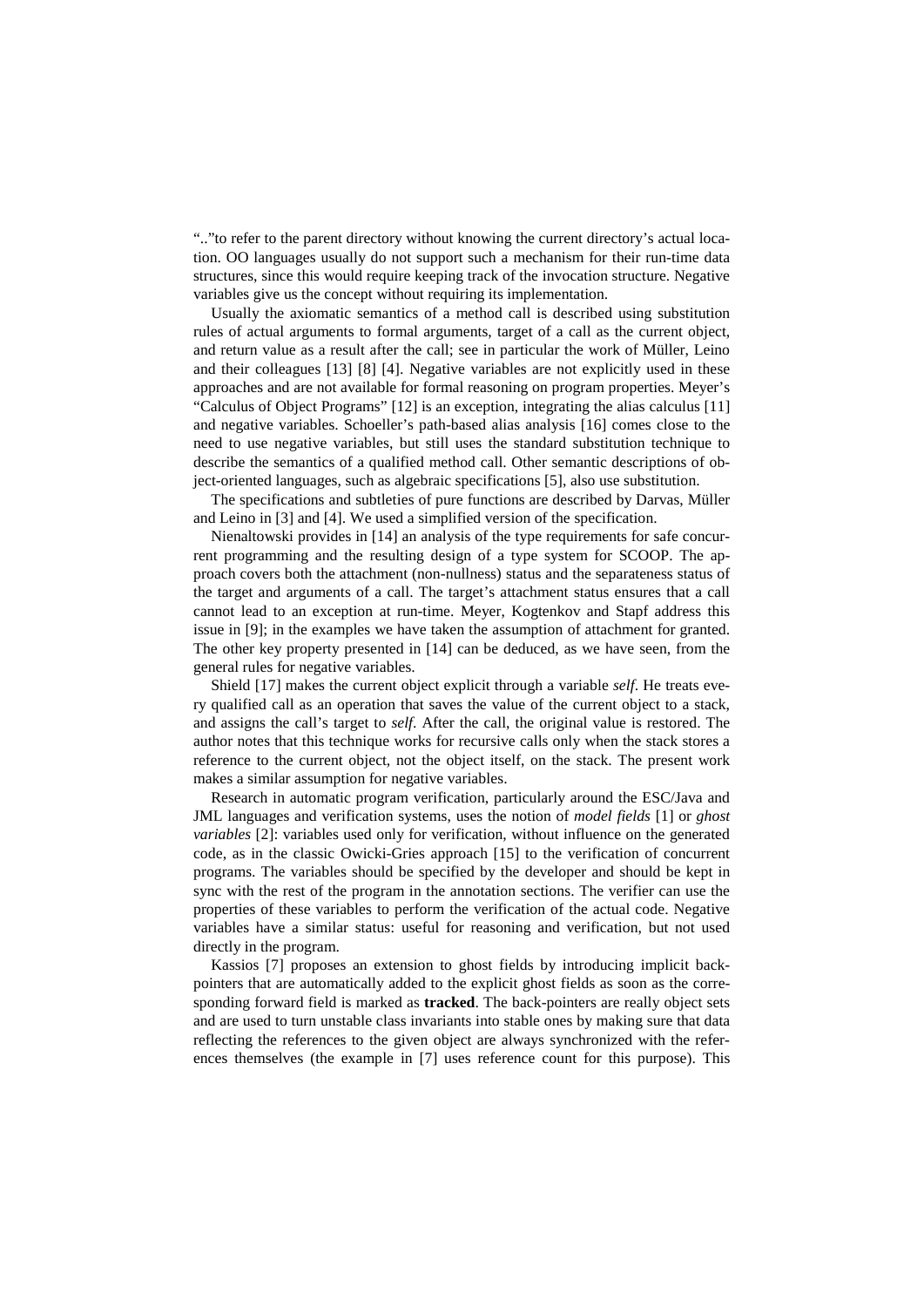approach makes it possible to apply separation logic rules to cases when actual object disjointness is replaced by *observable* disjointness.

Wei Ke at al [\[18\]](#page-16-17) use a special \$-edge in object state graphs to denote a call stack. Whenever a qualified call is made, a new \$-edge that points to the current root is created and points from the new root object node. On return the \$-edge is removed and the current object is popped from it. Our approach is quite similar but goes beyond graph-based framework and state representation. Moreover, it allows using both – normal and reverse edges indistinguishably in cases when caller's and callee's contexts are to be taken into account, as in alias calculus.

## <span id="page-15-0"></span>**8 Implementation, discussion and future work**

We have proposed a simple concept, negative variables, reflecting an essential property of object-oriented computation: the relativity of all program constructs to a "current object" known only at the very last moment during execution. The corresponding fundamental rule, (4), provides a general framework for reasoning about object-oriented programs regardless of the programming language and semantic framework; directly applicable versions of the general rule have been shown for specific frameworks such as denotational (5) and Hoare-style axiomatic (6) semantics, as well as alias analysis. Other examples, such as the application to concurrency, show the generality of the approach.

The mechanisms for dealing with negative variables, particularly in the axiomatic and alias calculus applications, have been implemented in EVE, the research version of the EiffelStudio IDE (integrated development environment) and have been used to prove a number of properties of example programs.

The discussion has not considered some important OO mechanisms such as inheritance, polymorphism, genericity, expanded (value) types, closures (C# delegates, Eiffel agents) and the full extent of concurrency; specific rules may (or not) be needed to handle them. More generally, the use of negative variables in the verification of ever larger object-oriented programs may lead to generalizations of the techniques described here.

### **Acknowledgments**

This work was performed in the ITMO Software Engineering Laboratory, made possible by a grant from the mail.ru group. Support from the CME, "*Concurrency Made Easy*" Advanced Investigator Grant of the European Research Council (grant number 291389 under FP7/2007-2013) is also gratefully acknowledged.

We are indebted to the anonymous referees for their very useful comments.

It is a pleasure to dedicate this article to Professor Kokichi Futatsugi in celebration of thirty-five years of friendship with the first author (going back to lectures in the same session of the IFIP 78 World Computer Congress in Tokyo under the aegis of Harlan Mills) and of his seminal contribution to the science and practice of software specification as reflected in particular in the CaféOBJ language and system.